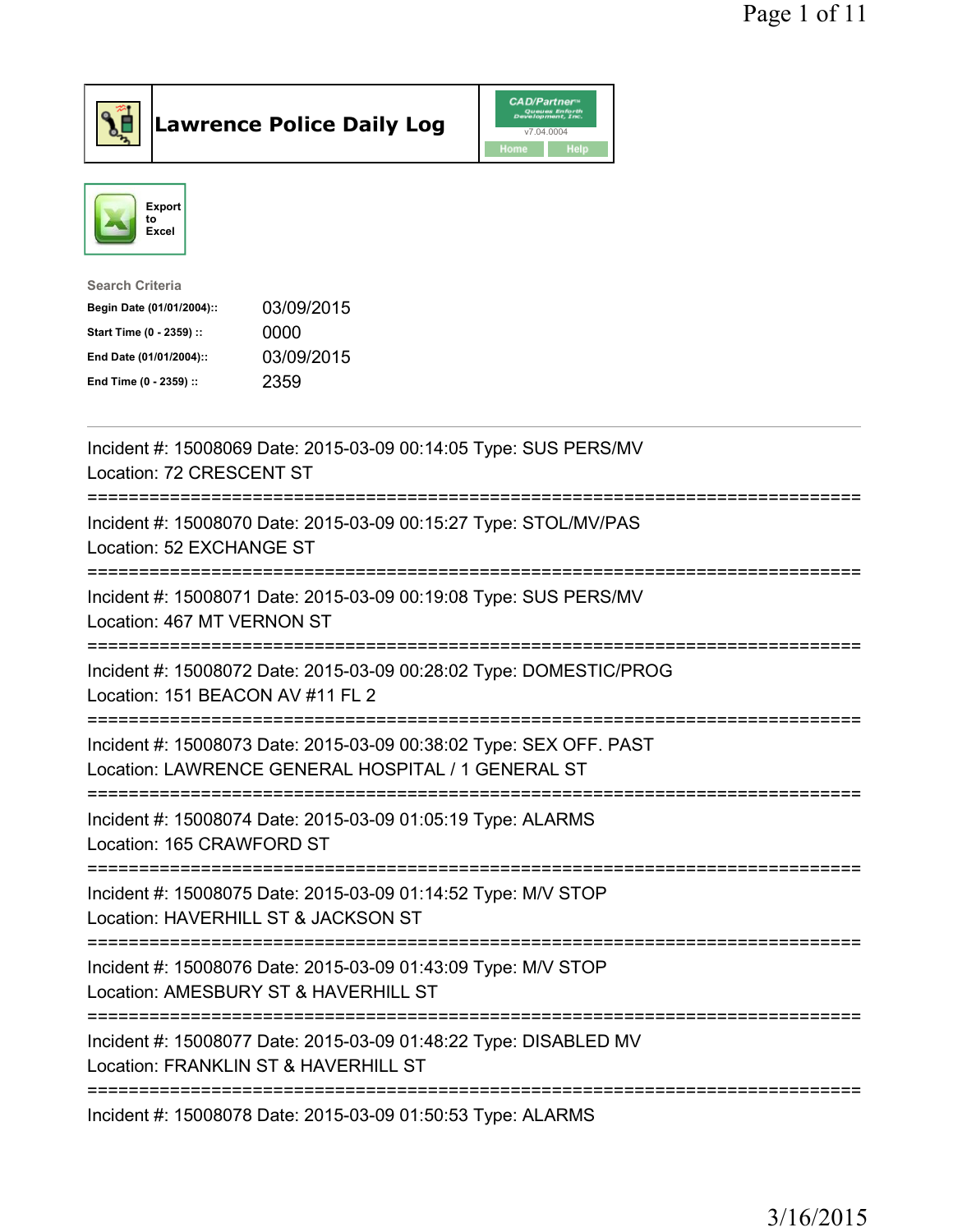| Location: 49 WALNUT ST<br>:===============                                                                                                          |
|-----------------------------------------------------------------------------------------------------------------------------------------------------|
| Incident #: 15008079 Date: 2015-03-09 02:26:46 Type: AUTO ACC/NO PI<br><b>Location: 18 AUBURN ST</b><br>--------------------                        |
| Incident #: 15008080 Date: 2015-03-09 02:26:53 Type: HIT & RUN M/V<br>Location: DUNKIN DONUTS / 226 WINTHROP AV                                     |
| :==================================<br>Incident #: 15008081 Date: 2015-03-09 02:32:09 Type: SUS PERS/MV<br>Location: BUNKERHILL ST & LAWRENCE ST    |
| Incident #: 15008082 Date: 2015-03-09 02:44:09 Type: AUTO ACC/NO PI<br>Location: FRIENDLYS RESTAURANT / 227 WINTHROP AV                             |
| Incident #: 15008083 Date: 2015-03-09 02:58:42 Type: M/V STOP<br>Location: HAVERHILL ST & LAWRENCE ST                                               |
| Incident #: 15008084 Date: 2015-03-09 03:00:16 Type: CK WELL BEING<br>Location: 29 ORCHARD ST                                                       |
| =====================================<br>Incident #: 15008085 Date: 2015-03-09 03:12:17 Type: SUS PERS/MV<br>Location: BRUCE SCHOOL / 135 BUTLER ST |
| Incident #: 15008086 Date: 2015-03-09 03:27:43 Type: M/V STOP<br>Location: 459VA1 HAVERHILL ST                                                      |
| Incident #: 15008087 Date: 2015-03-09 04:05:37 Type: M/V STOP<br>Location: MARKET ST & PARKER ST                                                    |
| Incident #: 15008088 Date: 2015-03-09 06:13:43 Type: MV/BLOCKING<br>Location: 81 SUMMER ST                                                          |
| Incident #: 15008089 Date: 2015-03-09 06:51:55 Type: M/V STOP<br>Location: BROADWAY & HAVERHILL ST                                                  |
| Incident #: 15008090 Date: 2015-03-09 07:31:46 Type: ALARMS<br>Location: 360 MERRIMACK ST                                                           |
| Incident #: 15008091 Date: 2015-03-09 07:43:24 Type: M/V STOP<br>Location: HAWLEY ST & S BROADWAY                                                   |
| Incident #: 15008092 Date: 2015-03-09 07:44:17 Type: MV/BLOCKING<br>Location: 15 BERKELEY ST                                                        |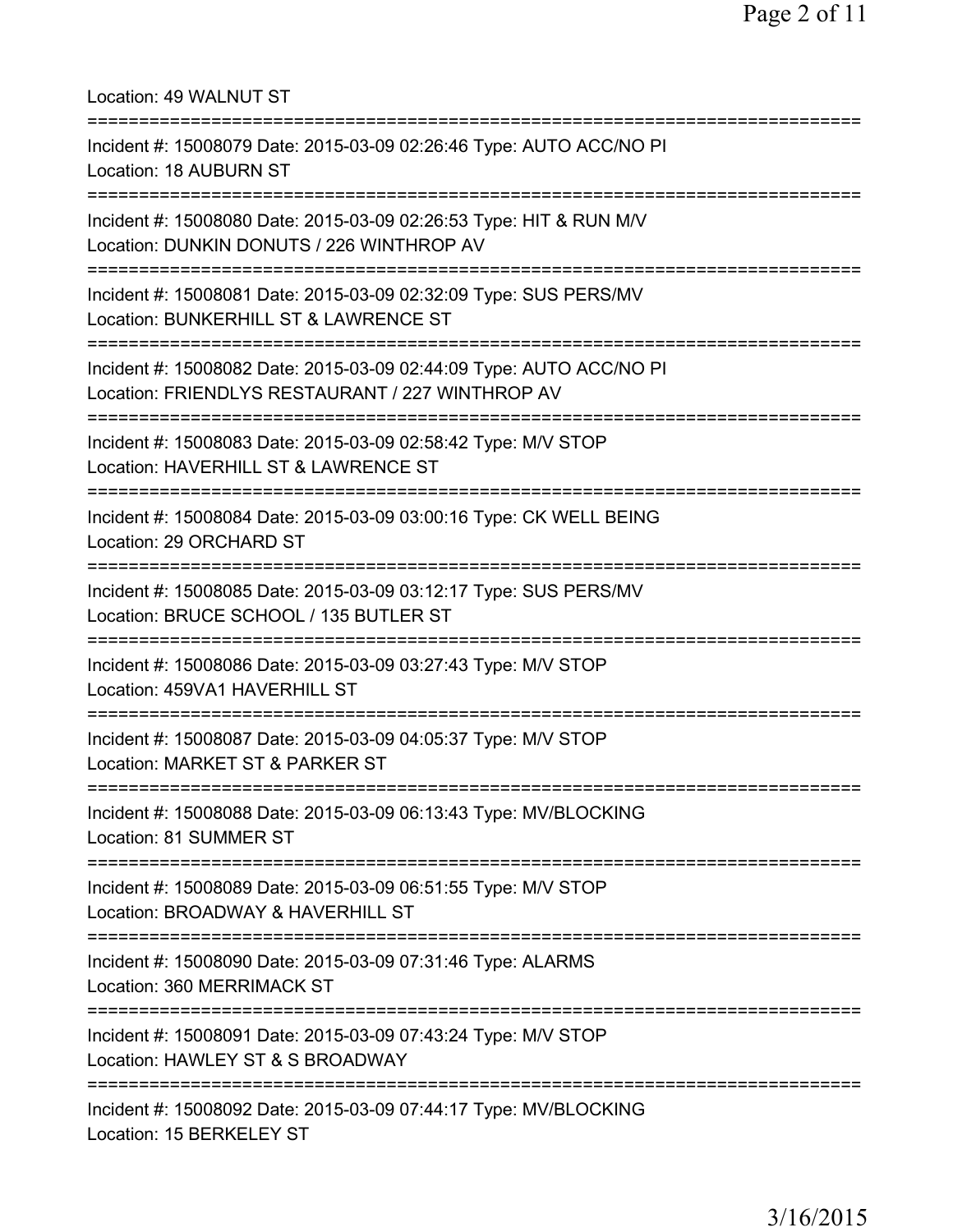| Incident #: 15008093 Date: 2015-03-09 07:46:27 Type: STOL/MV/PAS<br>Location: 84 MARSTON ST                                                 |
|---------------------------------------------------------------------------------------------------------------------------------------------|
| Incident #: 15008094 Date: 2015-03-09 08:01:04 Type: M/V STOP<br>Location: 360 MERRIMACK ST<br>======================<br>------------------ |
| Incident #: 15008095 Date: 2015-03-09 08:05:07 Type: M/V STOP<br>Location: 360 MERRIMACK ST                                                 |
| Incident #: 15008096 Date: 2015-03-09 08:05:19 Type: DISTURBANCE<br>Location: 151 BENNINGTON ST                                             |
| Incident #: 15008097 Date: 2015-03-09 08:33:11 Type: INVESTIGATION<br>Location: LEONARD SCHOOL / 60 ALLEN ST                                |
| ========================<br>Incident #: 15008098 Date: 2015-03-09 09:26:48 Type: INVEST CONT<br>Location: 90 LOWELL ST                      |
| Incident #: 15008099 Date: 2015-03-09 09:28:34 Type: TRESPASSING<br>Location: 45 BROADWAY                                                   |
| Incident #: 15008100 Date: 2015-03-09 09:32:57 Type: LARCENY/PAST<br>Location: 156 SARATOGA ST                                              |
| Incident #: 15008101 Date: 2015-03-09 09:48:40 Type: CRUISER ACCID<br>Location: LAWRENCE ST & MAPLE ST                                      |
| Incident #: 15008102 Date: 2015-03-09 09:59:47 Type: HIT & RUN M/V<br>Location: ESSEX ST & MILL ST<br>.------------------------             |
| Incident #: 15008103 Date: 2015-03-09 10:12:02 Type: TOW OF M/V<br>Location: LOWELL ST & SICAMORE VILLAGE                                   |
| Incident #: 15008104 Date: 2015-03-09 10:15:15 Type: HIT & RUN M/V<br>Location: 348 BROADWAY                                                |
| Incident #: 15008105 Date: 2015-03-09 10:28:47 Type: ALARM/HOLD<br>Location: JQ COMMUNICATION / 191 S BROADWAY #UNIT B                      |
| Incident #: 15008106 Date: 2015-03-09 10:34:46 Type: M/V STOP<br>Location: COMMON ST & HAMPSHIRE ST                                         |
|                                                                                                                                             |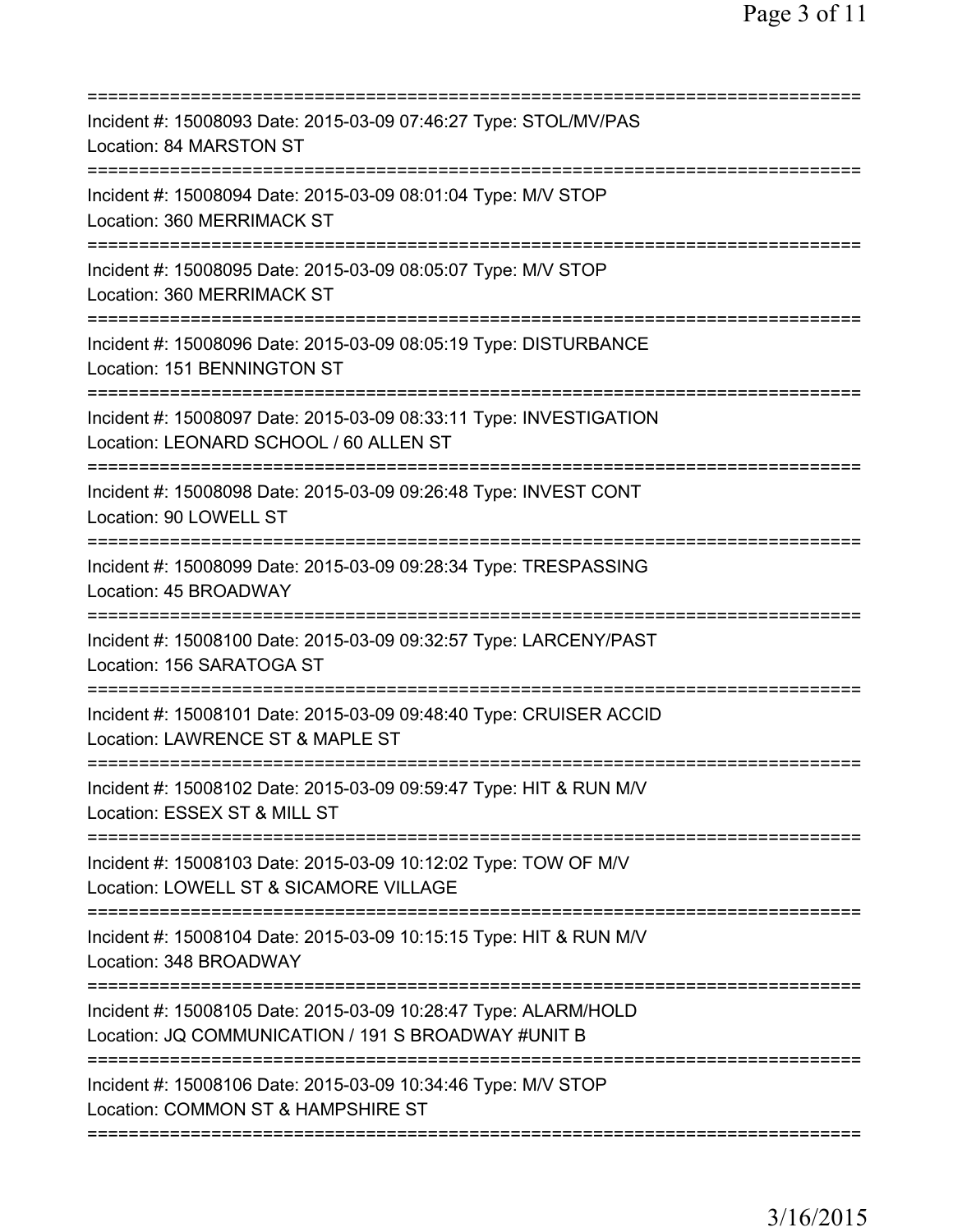| Incident #: 15008107 Date: 2015-03-09 10:35:59 Type: SUS PERS/MV<br>Location: BROADWAY & HAVERHILL ST                                   |
|-----------------------------------------------------------------------------------------------------------------------------------------|
| Incident #: 15008108 Date: 2015-03-09 10:49:38 Type: HIT & RUN M/V<br>Location: ARLINGTON ST & BROADWAY                                 |
| Incident #: 15008109 Date: 2015-03-09 10:51:11 Type: SUS PERS/MV<br>Location: 205 BROADWAY                                              |
| Incident #: 15008110 Date: 2015-03-09 10:53:42 Type: HIT & RUN M/V<br>Location: 93 JAMAICA ST                                           |
| Incident #: 15008111 Date: 2015-03-09 10:54:58 Type: SUS PERS/MV<br>Location: HIGH & EAST HAVERHILL                                     |
| Incident #: 15008112 Date: 2015-03-09 11:04:51 Type: HIT & RUN M/V<br>Location: 817 ESSEX ST                                            |
| Incident #: 15008113 Date: 2015-03-09 11:15:06 Type: MV/BLOCKING<br>Location: 34 KENDRICK ST                                            |
| Incident #: 15008114 Date: 2015-03-09 11:17:05 Type: AUTO ACC/NO PI<br>Location: 606 ANDOVER ST<br>==================================== |
| Incident #: 15008115 Date: 2015-03-09 11:29:41 Type: HIT & RUN M/V<br>Location: MELROSE ST & WATER ST                                   |
| Incident #: 15008116 Date: 2015-03-09 11:51:47 Type: WARRANT SERVE<br>Location: 193 WALNUT ST                                           |
| Incident #: 15008118 Date: 2015-03-09 11:54:36 Type: LOST PROPERTY<br>Location: 305 S BROADWAY                                          |
| Incident #: 15008117 Date: 2015-03-09 11:55:17 Type: 209A/SERVE<br>Location: 243 FERRY ST                                               |
| ==================================<br>Incident #: 15008119 Date: 2015-03-09 12:03:03 Type: SUS PERS/MV<br>Location: 205 BROADWAY        |
| Incident #: 15008120 Date: 2015-03-09 12:10:57 Type: 209A/SERVE<br>Location: 112 SAUNDERS ST                                            |
| Incident #: 15008121 Date: 2015-03-09 12:17:40 Type: SUS PERS/MV                                                                        |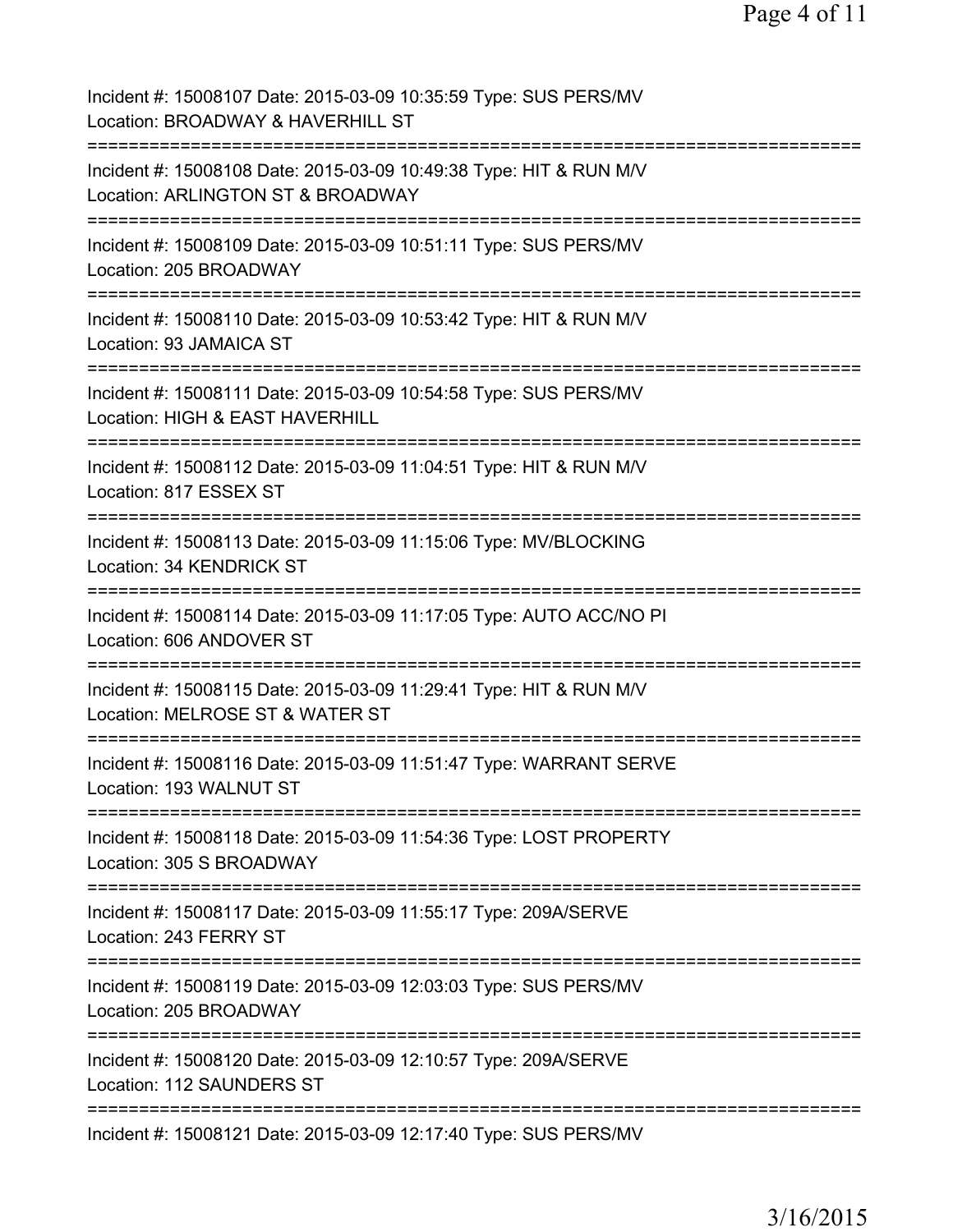| Location: WENDY'S / 99 WINTHROP AV                                                                                                              |
|-------------------------------------------------------------------------------------------------------------------------------------------------|
| Incident #: 15008122 Date: 2015-03-09 12:21:17 Type: MV/BLOCKING<br>Location: 60 BROOK ST                                                       |
| Incident #: 15008123 Date: 2015-03-09 12:22:16 Type: MEDIC SUPPORT<br>Location: DUNKIN DONUTS / 99 WINTHROP AV                                  |
| Incident #: 15008124 Date: 2015-03-09 12:32:08 Type: SHOPLIFTING<br>Location: MARSHALLS / 73 WINTHROP AV<br>=================================== |
| Incident #: 15008125 Date: 2015-03-09 12:51:02 Type: MISSING PERS<br>Location: 67 BROMFIELD ST FL 2NDFL                                         |
| ==============================<br>Incident #: 15008126 Date: 2015-03-09 12:55:01 Type: MEDIC SUPPORT<br>Location: 109 LAWRENCE ST               |
| Incident #: 15008127 Date: 2015-03-09 13:24:04 Type: DEATH SUDDEN<br>Location: 383 HAVERHILL ST                                                 |
| Incident #: 15008128 Date: 2015-03-09 13:32:17 Type: SUICIDE ATTEMPT<br>Location: GOOD SHEPHARD CENTER / 260 PARK ST                            |
| Incident #: 15008129 Date: 2015-03-09 13:34:15 Type: B&E/PAST<br>Location: 542 ANDOVER ST FL 2NDFL                                              |
| Incident #: 15008130 Date: 2015-03-09 13:43:02 Type: M/V STOP<br>Location: JACKSON ST & JACKSON CT                                              |
| Incident #: 15008131 Date: 2015-03-09 13:53:34 Type: THREATS<br>Location: ARLINGTON SCHOOL / 150 ARLINGTON ST                                   |
| Incident #: 15008132 Date: 2015-03-09 13:58:46 Type: WARRANT SERVE<br>Location: 9 ELM ST                                                        |
| Incident #: 15008133 Date: 2015-03-09 14:03:45 Type: DISTURBANCE<br>Location: SOUTH LAWRENCE EAST SCHOOL / 165 CRAWFORD ST                      |
| Incident #: 15008134 Date: 2015-03-09 14:09:12 Type: AUTO ACC/NO PI<br>Location: ARBOUR COUNSELING / 599 CANAL ST                               |
| Incident #: 15008135 Date: 2015-03-09 14:18:41 Type: LOCKOUT<br>Location: 43 SUMMER ST                                                          |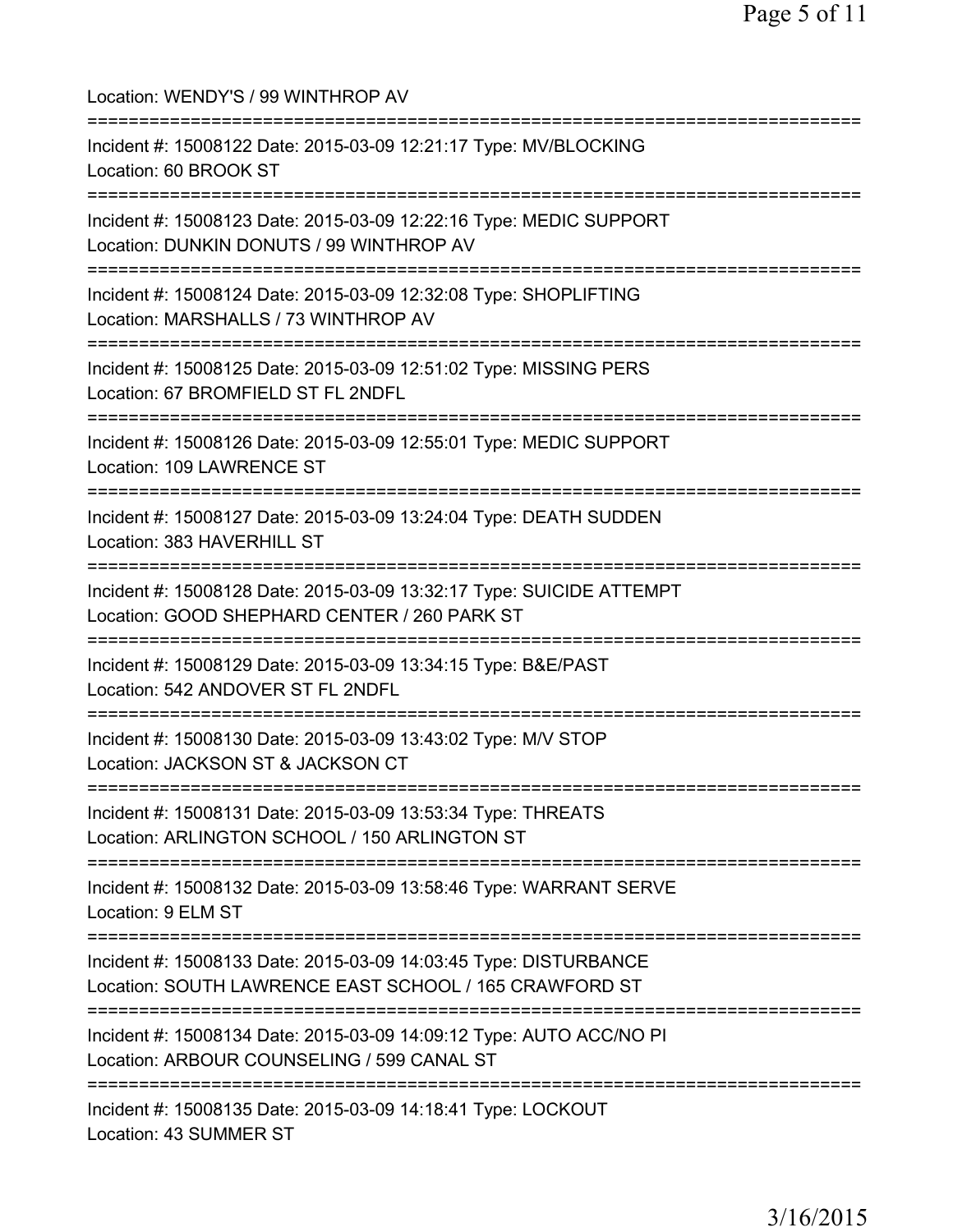| Incident #: 15008136 Date: 2015-03-09 14:22:31 Type: LOCKOUT<br>Location: 887 ESSEX ST FL 2NDFL                                                      |
|------------------------------------------------------------------------------------------------------------------------------------------------------|
| Incident #: 15008137 Date: 2015-03-09 14:24:52 Type: DISTURBANCE<br>Location: SOUTH LAWRENCE EAST SCHOOL / 165 CRAWFORD ST                           |
| Incident #: 15008138 Date: 2015-03-09 14:29:49 Type: MV/BLOCKING<br>Location: 80 EUTAW ST                                                            |
| Incident #: 15008139 Date: 2015-03-09 14:31:30 Type: THREATS<br>Location: DOCTOR'S PARK / 100 AMESBURY ST #113<br>=============================      |
| Incident #: 15008141 Date: 2015-03-09 14:55:43 Type: MISSING PERS<br>Location: 114 BAILEY ST FL 2                                                    |
| Incident #: 15008140 Date: 2015-03-09 14:57:11 Type: HIT & RUN M/V<br>Location: GENERAL ST & UNION ST<br>=============================               |
| Incident #: 15008142 Date: 2015-03-09 14:59:07 Type: AUTO ACC/NO PI<br>Location: 129 GARDEN ST                                                       |
| Incident #: 15008143 Date: 2015-03-09 15:06:05 Type: MV/BLOCKING<br>Location: HENNESSEY SCHOOL / 122 HANCOCK ST<br>==========================        |
| Incident #: 15008144 Date: 2015-03-09 15:17:38 Type: TOW OF M/V<br>Location: HOLT ST & WATER ST                                                      |
| Incident #: 15008145 Date: 2015-03-09 15:19:56 Type: ALARM/BURG<br>Location: 448 HAMPSHIRE ST                                                        |
| Incident #: 15008146 Date: 2015-03-09 15:22:48 Type: THREATS<br>Location: 11 ALDER ST                                                                |
| Incident #: 15008147 Date: 2015-03-09 15:28:34 Type: DISABLED MV<br>Location: MARBLE AV & WATER ST                                                   |
| Incident #: 15008148 Date: 2015-03-09 15:40:29 Type: AUTO ACC/NO PI<br>Location: FROST SCHOOL / 33 HAMLET ST<br>==================================== |
| Incident #: 15008149 Date: 2015-03-09 15:42:10 Type: DISTURBANCE<br>Location: DUNKIN DONUTS / 104 MARSTON ST                                         |
|                                                                                                                                                      |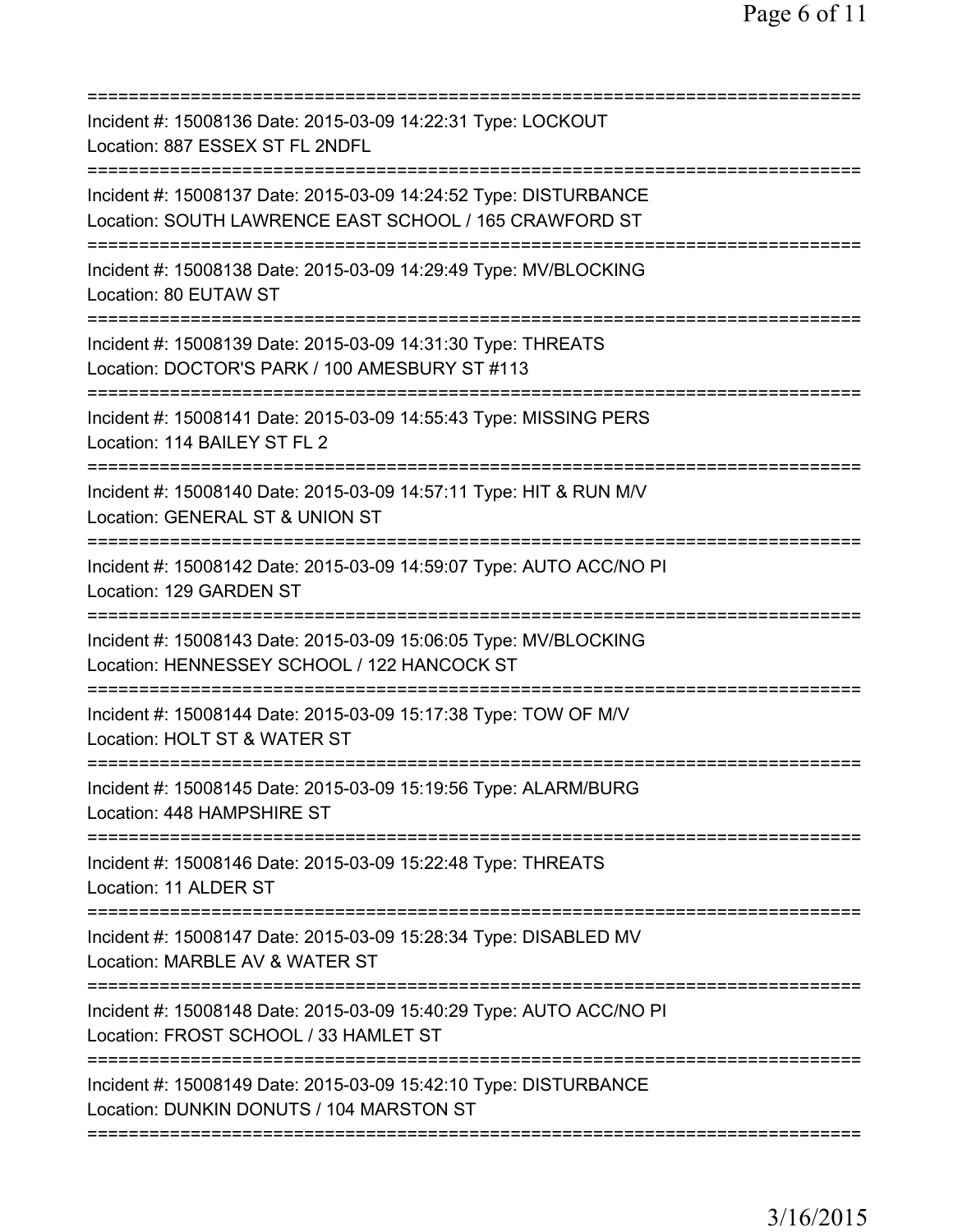Page 7 of 11

| Incident #: 15008150 Date: 2015-03-09 15:43:53 Type: AUTO ACC/NO PI<br>Location: AMES ST & PEARL ST                       |
|---------------------------------------------------------------------------------------------------------------------------|
| Incident #: 15008152 Date: 2015-03-09 15:51:32 Type: HIT & RUN M/V<br>Location: 198 BRUCE ST                              |
| Incident #: 15008151 Date: 2015-03-09 15:55:41 Type: AUTO ACC/UNK PI<br>Location: PROSPECT ST & VINE ST                   |
| Incident #: 15008153 Date: 2015-03-09 16:01:19 Type: HIT & RUN M/V<br>Location: BROADWAY & PARK ST                        |
| =======================<br>Incident #: 15008154 Date: 2015-03-09 16:10:15 Type: MISSING PERS<br>Location: 1110 ESSEX ST   |
| Incident #: 15008155 Date: 2015-03-09 16:17:34 Type: AUTO ACC/UNK PI<br>Location: ESSEX ST & FRANKLIN ST                  |
| Incident #: 15008156 Date: 2015-03-09 16:30:28 Type: BOMB SCARE<br>Location: LAWRENCE GENERAL HOSPITAL / 1 GENERAL ST     |
| Incident #: 15008157 Date: 2015-03-09 16:46:04 Type: AUTO ACC/NO PI<br>Location: 4 MEDFORD ST                             |
| Incident #: 15008158 Date: 2015-03-09 16:51:04 Type: MISSING PERS<br>Location: ARLINGTON SCHOOL / 150 ARLINGTON ST        |
| Incident #: 15008159 Date: 2015-03-09 17:13:05 Type: CK WELL BEING<br>Location: 21 WESTCHESTER DR                         |
| =========================<br>Incident #: 15008161 Date: 2015-03-09 17:30:05 Type: B&E/MV/ATTEMP<br>Location: 12 FLORAL ST |
| Incident #: 15008160 Date: 2015-03-09 17:30:31 Type: 911 HANG UP<br>Location: 530 BROADWAY                                |
| Incident #: 15008162 Date: 2015-03-09 17:33:03 Type: ASSSIT AMBULANC<br>Location: 21 WESTCHESTER DR                       |
| Incident #: 15008163 Date: 2015-03-09 17:40:47 Type: 209A/SERVE<br>Location: 24 BENNINGTON ST FL 2                        |
| =========================<br>Incident #: 15008164 Date: 2015-03-09 17:41:26 Type: ALARM/BURG                              |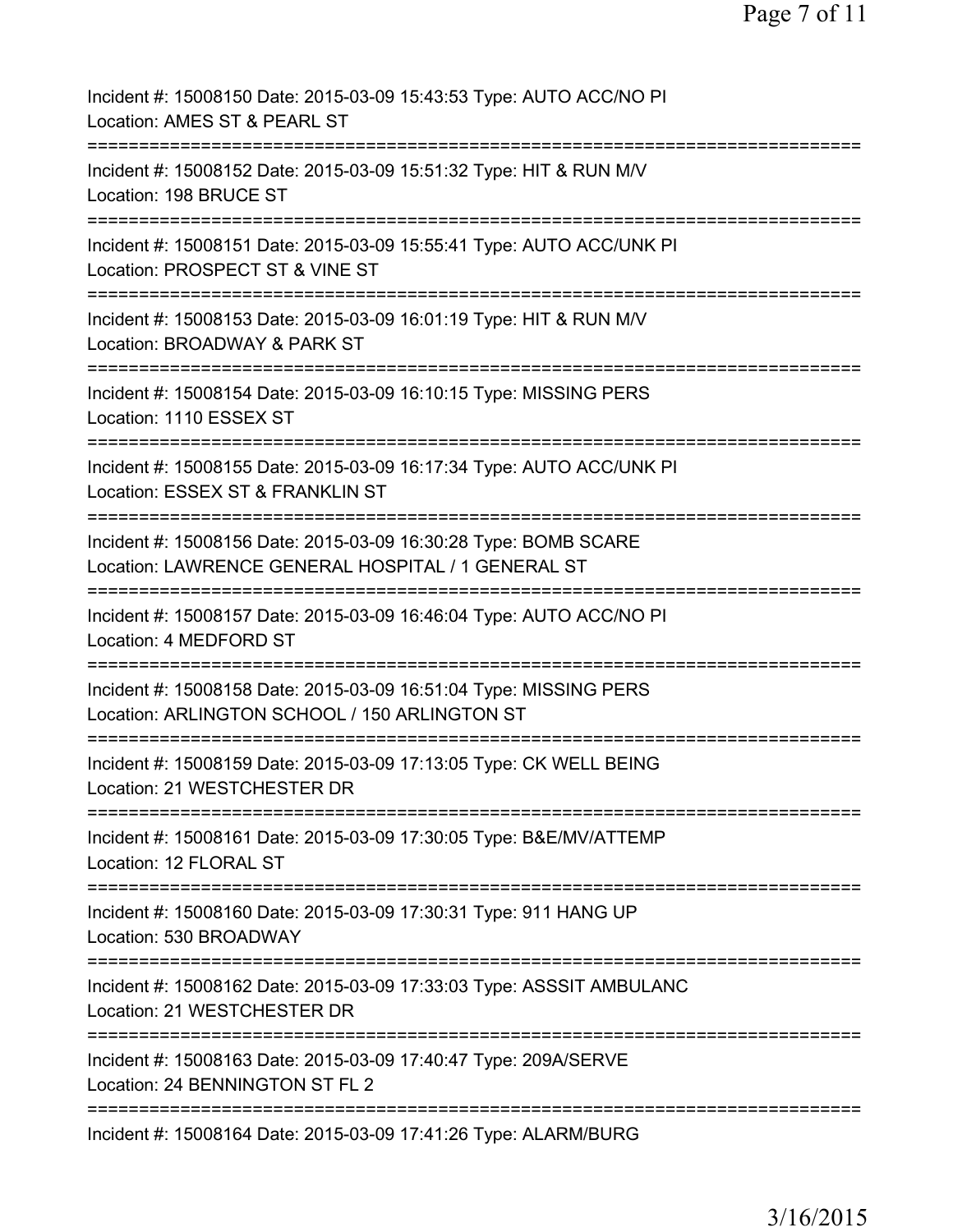Location: 95 ALDER ST =========================================================================== Incident #: 15008165 Date: 2015-03-09 17:50:14 Type: M/V STOP Location: AMESBURY ST & LEBANON ST =========================================================================== Incident #: 15008166 Date: 2015-03-09 18:02:05 Type: M/V STOP Location: HAVERHILL ST & WHITE ST =========================================================================== Incident #: 15008167 Date: 2015-03-09 18:08:29 Type: DISORDERLY Location: 35 COMMON ST =========================================================================== Incident #: 15008168 Date: 2015-03-09 18:19:00 Type: 911 HANG UP Location: 80 GROTON ST =========================================================================== Incident #: 15008169 Date: 2015-03-09 18:19:22 Type: M/V STOP Location: ESSEX ST & WINTER ST =========================================================================== Incident #: 15008170 Date: 2015-03-09 18:21:41 Type: 209A/SERVE Location: 30 SUMMER ST #B =========================================================================== Incident #: 15008171 Date: 2015-03-09 18:23:18 Type: DISORDERLY Location: 15 UNION ST =========================================================================== Incident #: 15008172 Date: 2015-03-09 18:23:43 Type: M/V STOP Location: LAWRENCE ST & METHUEN ST =========================================================================== Incident #: 15008173 Date: 2015-03-09 18:26:10 Type: M/V STOP Location: 90 LOWELL ST =========================================================================== Incident #: 15008174 Date: 2015-03-09 18:29:46 Type: M/V STOP Location: 30 SUMMER ST =========================================================================== Incident #: 15008175 Date: 2015-03-09 18:31:31 Type: M/V STOP Location: CENTRAL BRIDGE / 0 MERRIMACK ST =========================================================================== Incident #: 15008176 Date: 2015-03-09 18:32:59 Type: AUTO ACC/NO PI Location: BIG N' BEEFY / 415 BROADWAY =========================================================================== Incident #: 15008177 Date: 2015-03-09 18:33:22 Type: M/V STOP Location: 435 ESSEX ST =========================================================================== Incident #: 15008178 Date: 2015-03-09 18:34:42 Type: INVESTIGATION Location: COR UNUM MEAL CENTER / 191 SALEM ST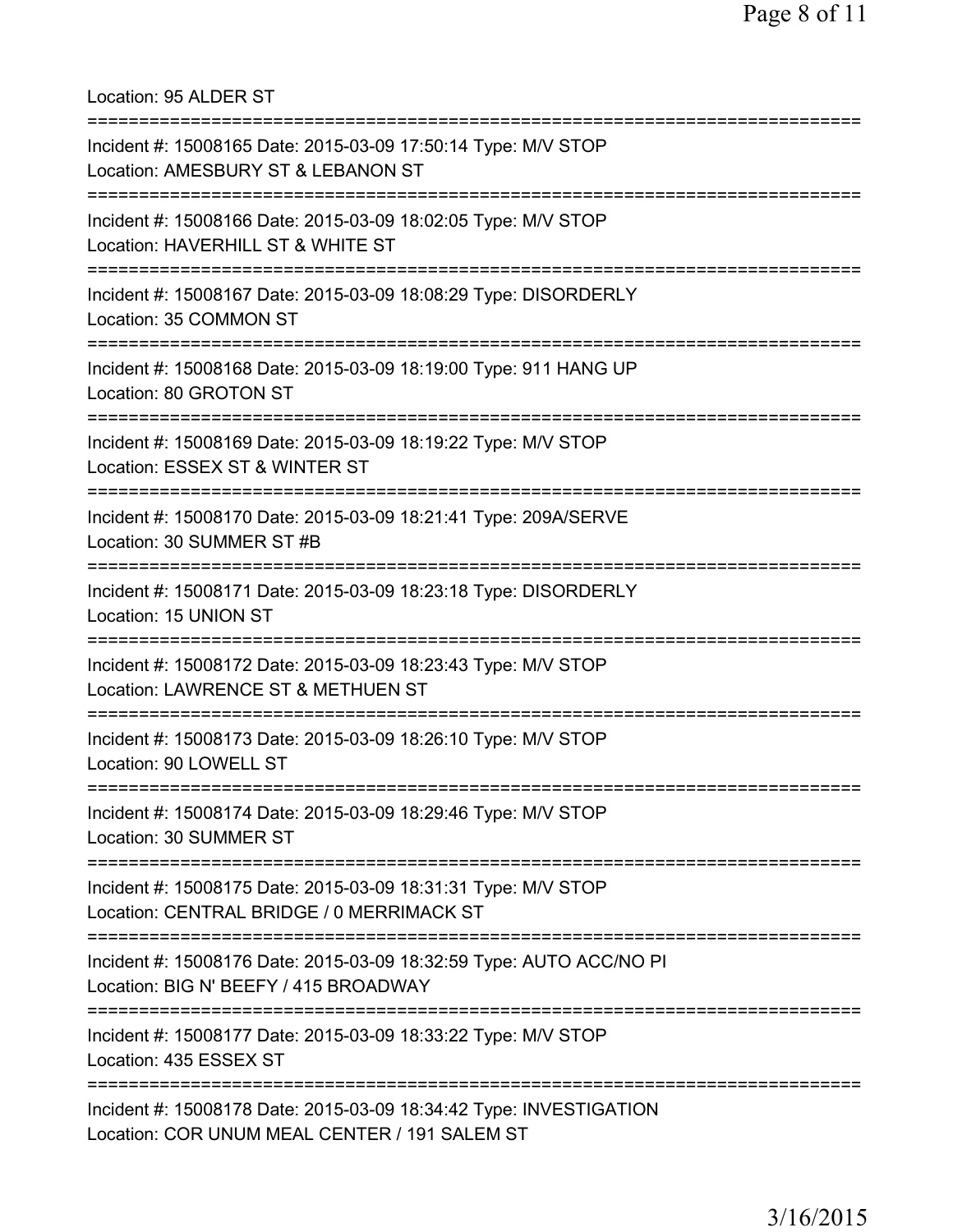| Incident #: 15008179 Date: 2015-03-09 18:37:02 Type: RECOV/STOL/MV<br>Location: ALLSTON ST & HIGH ST     |
|----------------------------------------------------------------------------------------------------------|
| Incident #: 15008180 Date: 2015-03-09 18:44:01 Type: UNKNOWN PROB<br>Location: 79 SPRINGFIELD ST         |
| Incident #: 15008181 Date: 2015-03-09 18:47:20 Type: M/V STOP<br>Location: EMBANKMENT RD & WATER ST      |
| Incident #: 15008182 Date: 2015-03-09 19:02:20 Type: LARCENY/PAST<br>Location: 82 BERNARD AV             |
| Incident #: 15008183 Date: 2015-03-09 19:04:02 Type: M/V STOP<br>Location: E HAVERHILL ST & FERRY ST     |
| Incident #: 15008184 Date: 2015-03-09 19:07:08 Type: NOISE ORD<br>Location: 55 OSGOOD ST FL 3            |
| =========<br>Incident #: 15008185 Date: 2015-03-09 19:07:19 Type: DOMESTIC/PAST<br>Location: 180 PARK ST |
| Incident #: 15008186 Date: 2015-03-09 19:07:56 Type: M/V STOP<br>Location: AMESBURY ST & ESSEX ST        |
| Incident #: 15008187 Date: 2015-03-09 19:09:38 Type: M/V STOP<br>Location: AMESBURY ST & ESSEX ST        |
| Incident #: 15008188 Date: 2015-03-09 19:11:24 Type: WARRANT SERVE<br>Location: 173 WALNUT ST            |
| Incident #: 15008189 Date: 2015-03-09 19:19:09 Type: BUILDING CHK<br>Location: PILGRIM RD & PROCTOR RD   |
| Incident #: 15008190 Date: 2015-03-09 19:26:37 Type: M/V STOP<br>Location: HAVERHILL ST & JACKSON ST     |
| Incident #: 15008191 Date: 2015-03-09 19:32:19 Type: TOW OF M/V<br>Location: 20 KNOX ST                  |
| Incident #: 15008192 Date: 2015-03-09 19:44:32 Type: LARCENY/MV/ATTE<br>Location: 38 EXETER ST           |
|                                                                                                          |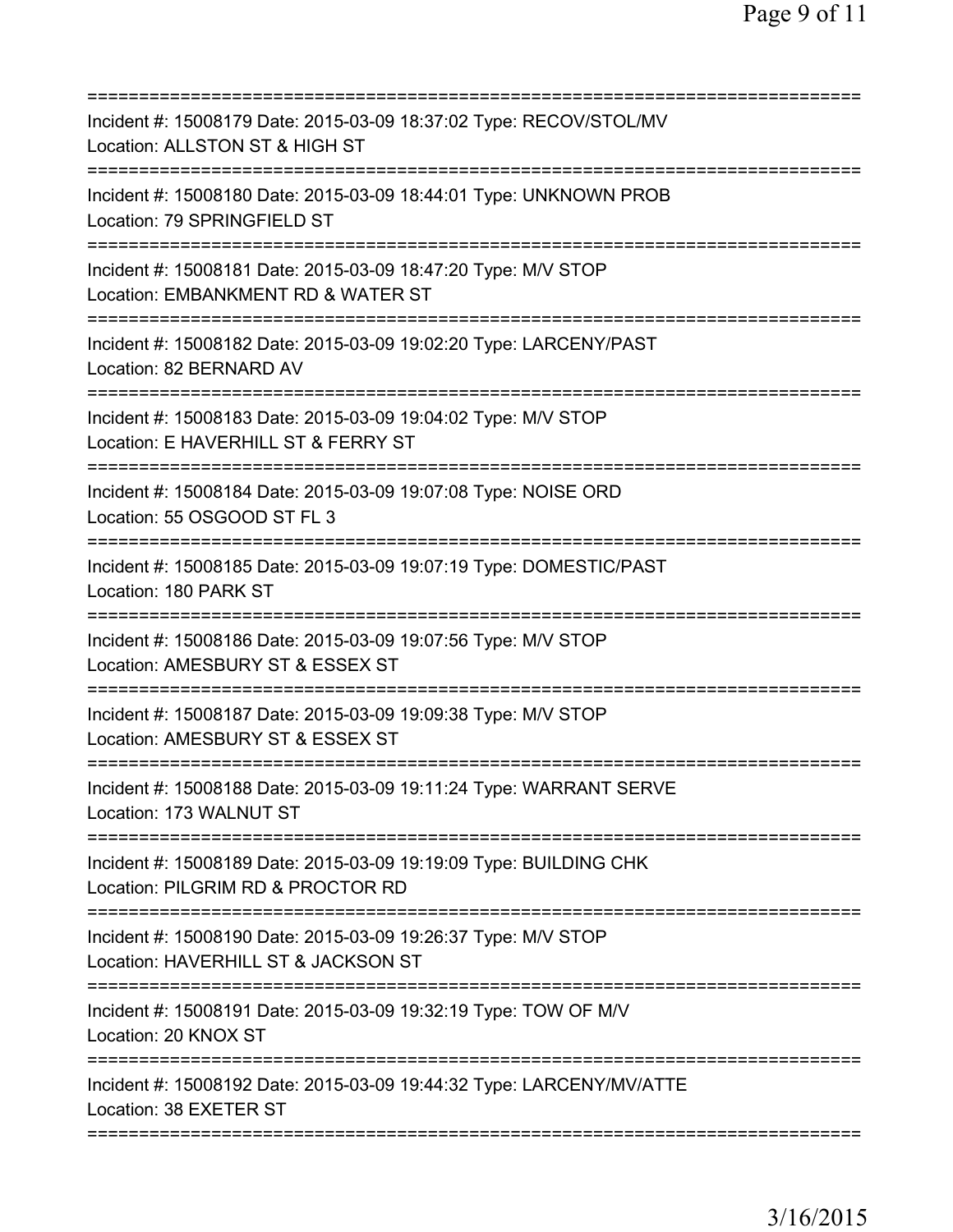| Incident #: 15008193 Date: 2015-03-09 20:08:05 Type: FIGHT<br>Location: WALGREENS / 135 BROADWAY                                  |
|-----------------------------------------------------------------------------------------------------------------------------------|
| Incident #: 15008194 Date: 2015-03-09 20:16:12 Type: DISTURBANCE<br>Location: 49 EUTAW ST                                         |
| Incident #: 15008195 Date: 2015-03-09 20:18:00 Type: 209A/SERVE<br>Location: 31 PLATT ST<br>--------------------------            |
| Incident #: 15008196 Date: 2015-03-09 20:19:06 Type: M/V STOP<br>Location: HAVERHILL ST & RAILROAD ST<br>:==========              |
| Incident #: 15008197 Date: 2015-03-09 20:21:14 Type: M/V STOP<br>Location: HAVERHILL ST & MAY ST<br>==================            |
| Incident #: 15008199 Date: 2015-03-09 20:25:34 Type: LARCENY/PAST<br>Location: 32 LAWRENCE ST                                     |
| Incident #: 15008198 Date: 2015-03-09 20:48:16 Type: UNWANTEDGUEST<br>Location: 11 W KENNETH ST<br>============================== |
| Incident #: 15008201 Date: 2015-03-09 20:58:07 Type: SEX OFF. PAST<br>Location: LAWRENCE PUBLIC LIBRARY / 51 LAWRENCE ST          |
| Incident #: 15008200 Date: 2015-03-09 21:02:26 Type: TOW OF M/V<br>Location: 18 MELROSE ST                                        |
| Incident #: 15008202 Date: 2015-03-09 21:20:42 Type: M/V STOP<br>Location: 135 BROADWAY                                           |
| Incident #: 15008203 Date: 2015-03-09 21:32:08 Type: M/V STOP<br>Location: PARKER ST & SPRINGFIELD ST                             |
| Incident #: 15008204 Date: 2015-03-09 21:33:27 Type: A&B PAST<br>Location: 100 CROSS ST FL 3                                      |
| Incident #: 15008205 Date: 2015-03-09 21:34:22 Type: ALARM/BURG<br>Location: 24 MEDFORD ST #1                                     |
| Incident #: 15008206 Date: 2015-03-09 21:39:18 Type: M/V STOP<br>Location: HAMPSHIRE ST & PARK ST                                 |
| Incident #: 15008207 Date: 2015-03-09 21:55:26 Type: M/V STOP                                                                     |